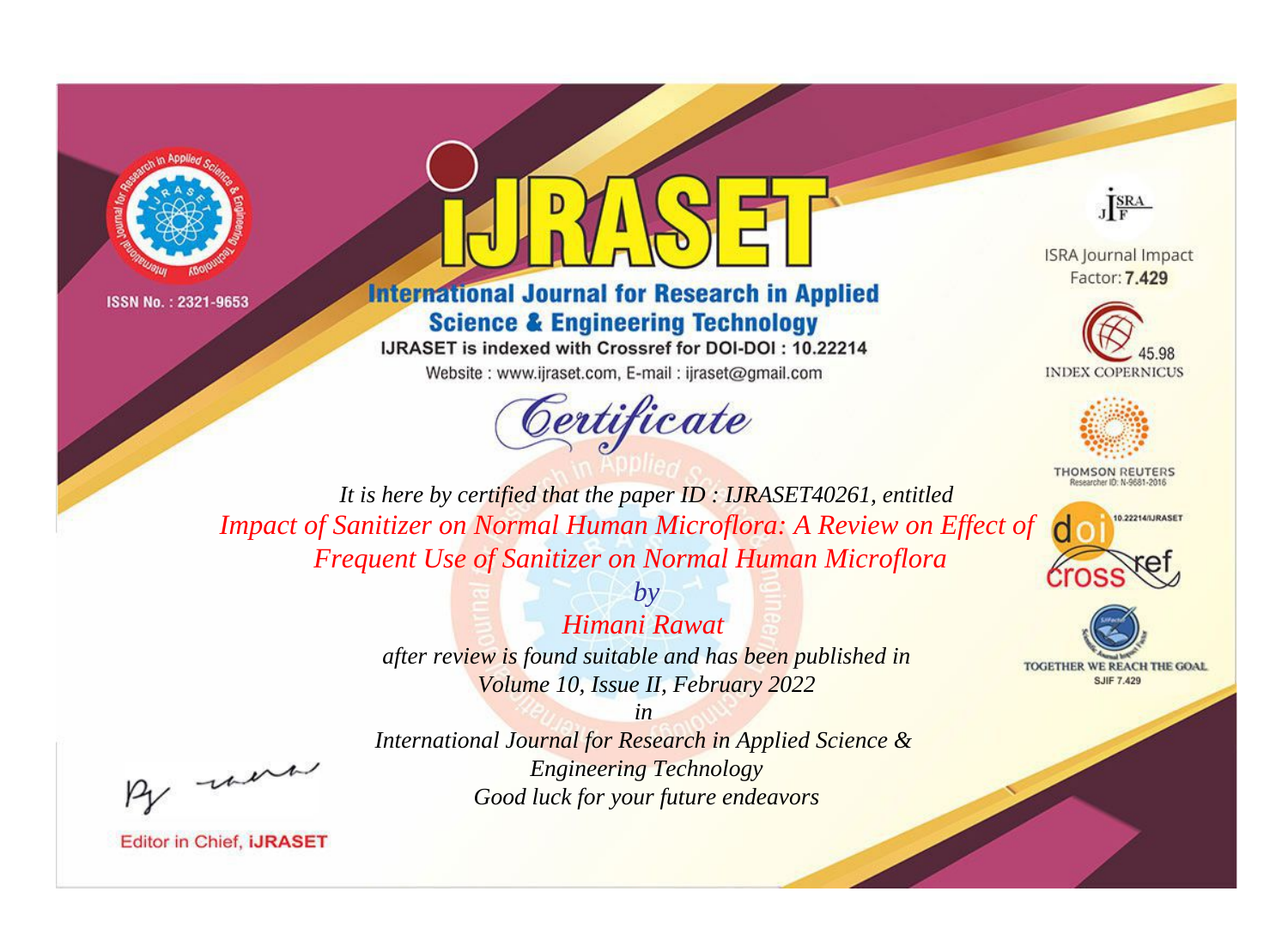

ISSN No.: 2321-9653



## **International Journal for Research in Applied Science & Engineering Technology**

IJRASET is indexed with Crossref for DOI-DOI: 10.22214

Website: www.ijraset.com, E-mail: ijraset@gmail.com





**ISRA Journal Impact** Factor: 7,429





**THOMSON REUTERS** 



TOGETHER WE REACH THE GOAL **SJIF 7.429** 

*It is here by certified that the paper ID : IJRASET40261, entitled* **Impact of Sanitizer on Normal Human Microflora: A Review on Effect of** *Frequent Use of Sanitizer on Normal Human Microflora*

> *Ritika Jaggi after review is found suitable and has been published in Volume 10, Issue II, February 2022*

> > *in*

*by*

were

*International Journal for Research in Applied Science & Engineering Technology Good luck for your future endeavors*

**Editor in Chief, IJRASET**